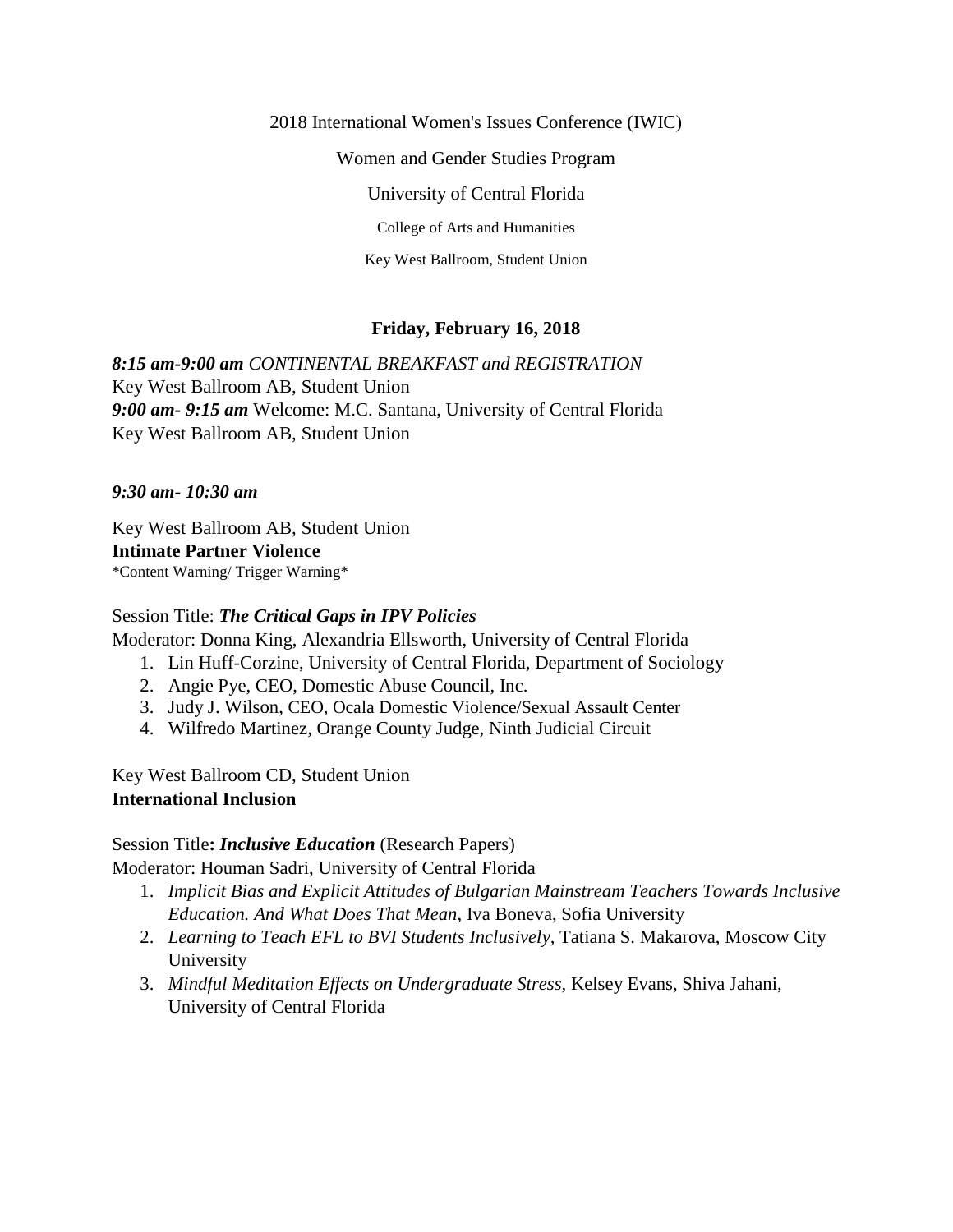#### *10:45 am- 11:45 am*

Key West Ballroom AB, Student Union **Transnational Education**

### Session Title: **Roundtable:** *Bilingual and Bicultural Identity in Women Students in Higher Education in the US and Russia*

Moderator: Alla Kourova, University of Central Florida, College of Arts and Humanities

- 1. EA Kameneva, Financial University under the Government of the Russian Federation
- 2. Liliya V. Prikhodko, Financial University under the Government of the Russian Federation
- 3. Tatiana Sedash, Financial University under the Government of the Russian Federation

Key West Ballroom CD, Student Union **Intersectionality**

### Session Title: *Intersecting Identities*

Moderator: Anne Bubriski-McKenzie, University of Central Florida

- 1. *Reproductive Rights and Justice Advocacy: Who is Represented?,* Mary Mackenzie Hager, University of Central Florida
- 2. *The discovery of a Post-colonial Identity in Esse Cabelo by Djaimilia Pereira de Almeida*, Sandra Sousa, University of Central Florida, College of Arts and Humanities
- 3. *Interrogating a Socio-Cultural Anomaly Through Literature- A Dramaturge's Perspective,* Chioma Toni-Duruaku, Universitas Gadjah Mada

### *11:45 am- 1:00 pm LUNCH (on your own)*

*1:15 pm- 2:30 pm* 

Key West Ballroom AB, Student Union *KEYNOTE Speaker*

**Dr. Josephine Kulea, Samburu Girls Foundation Presenter:** M.C. Santana, University of Central Florida \*Content Warning/ Trigger Warning\*

### *3:00 pm- 4:00 pm*

Key West Ballroom AB, Student Union **Fulbright for a Bright Future**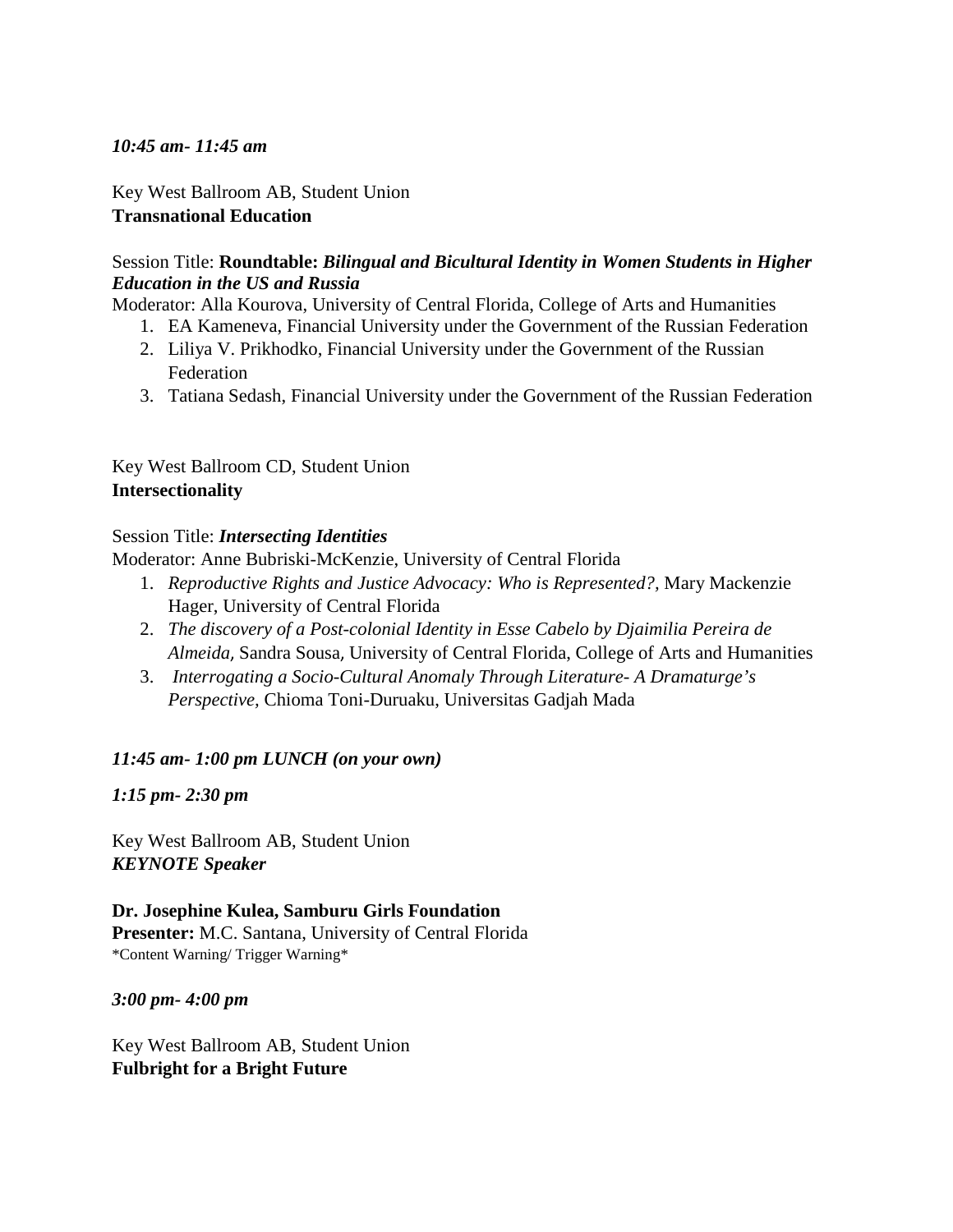## Session Title: *Bridging Culture and Language in Russia: Fulbright Hays GPA Curriculum Program*

Moderator: MC Santana and Alla Kourova

Panelists: Houman Sadri, UCF/Anna Lillios, UCF/Florin Mihai, UCF/ Wendy Howard, UCF/ Michael Martinez, K-12/Barry Morris, UCF / Samantha Richardson, K-12/ Erin Foley, K-12/ Kerry Sullivan, K-12/, Monica Kishkin, UCF/Konstantine Ash, UCF

Key West Ballroom CD, Student Union **Reproductive Justice** \*Content Warning/ Trigger Warning\*

Session Title: *Think Outside My Box: Factors Impacting Opinions on Rape-Related Abortions* Moderator: Lin Huff-Corzine, University of Central Florida

- 1. Madelyn Diaz, University of Central Florida
- 2. Ketty Fernandez, University of Central Florida
- 3. Jolene Vincent, University of Central Florida

*4:00 pm- 4:30 pm Filipino Student Association* Cultural Dance Troupe Performance

### **Saturday, February 17, 2018**

*9:30 am- 10:30 am*

Key West Ballroom AB, Student Union **Women and Rhetoric**

#### Session Title: *Rhetorical Positioning of Public Women* Moderator: Martha Catherine Brenckle, University of Central Florida

- 1. Christopher Grabert, University of Central Florida
- 2. Rachel Molko, University of Central Florida
- 3. Caitlin Pierson, University of Central Florida

Key West Ballroom CD, Student Union **Women and Work**

### Session Title: *Women in the Workplace*

Moderator: Leandra Preston-Sidler, University of Central Florida

1. *To Wear Glass Slippers or Shatter the Glass Ceiling: An Analysis of Social Attitudes Toward Women in the Workplace,* Ketty Fernandez, University of Central Florida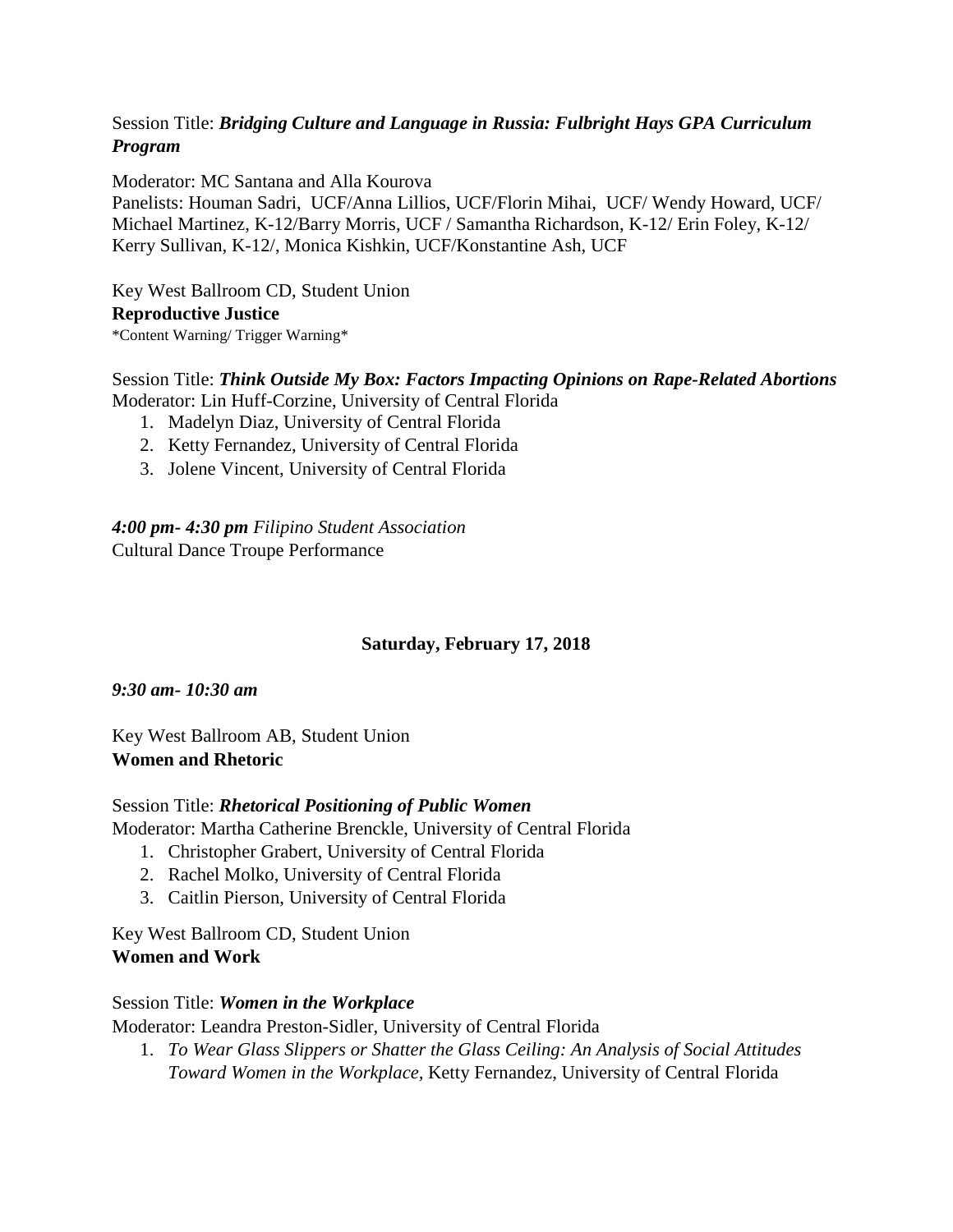- 2. *Women in media: Challenges and Opportunities of Media Women in Pokhara,* Kripa Devi Bhandari
- 3. *Developing a Legacy of Women's Leadership: Face Threats to Women Executives at Work and Opportunities for Utilizing Corrective Facework Strategies,* Alex Rister, University of Central Florida

## *10:45 am- 11:45 am*

Key West Ballroom AB, Student Union **Inclusive Education**

### Session Title: *Educating Very Young Children with Disabilities: An International call to action*

Moderator: Lynell Hodge, University of Central Florida

- 1. Hannah Ehlri, Orange County Public Schools
- 2. Suzanne M. Martin, University of Central Florida, College of Education and Human Performance
- 3. La Sonya Moore, University of South Florida, St. Petersburg
- 4. Shiva Jahani, University of Central Florida

Key West Ballroom CD, Student Union **Girls and Leadership**

Session Title: *Young Women's Leadership; Scholarship, Activism and Community Building* Moderator: Danielle Dickey, University of Central Florida

- 1. Anne Bubriski-McKenzie, University of Central Florida
- 2. Leandra Preston-Sidler, University of Central Florida
- 3. M.C. Santana, University of Central Florida

### *12:00 pm- 1:30 pm LUNCH (on your own)*

Key West Ballroom AB, Student Union *She's the First***,** UCF Student Registered Organization**, Tie Dye Cupcake Bake Sale**

*1:45 pm- 2:45 pm*

Key West Ballroom AB, Student Union **Transnational Women's Issues** \*Content Warning/ Trigger Warning\*

Session Title: *International Issues* Moderator: Shiva Jahani, University of Central Florida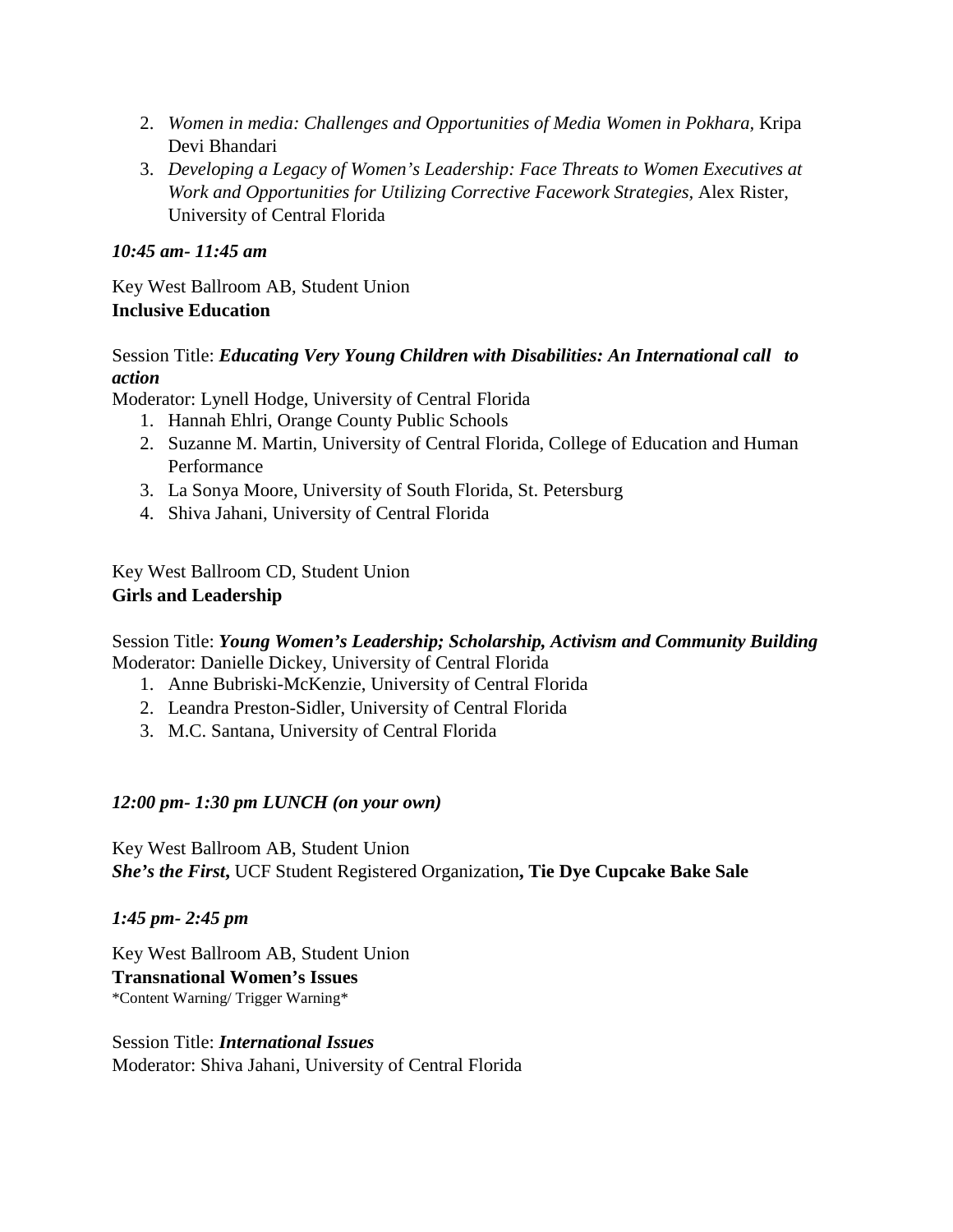- 1. *Cyclone disaster vulnerability and women experience in coastal Bangladesh,* Nadira Sultana, Macquarie University
- 2. *Cross-Cultural Comparative Study of the Domestic Violence Policies in Post-Soviet Russia and Kazakhstan,* Karina Powell, University of Central Florida

Key West Ballroom CD, Student Union **Gender & STEM** \*Content Warning/ Trigger Warning\*

## Session Title: *Technology, Health, and Gender* (Research Papers)

Moderator: Leandra Preston-Sidler, University of Central Florida

- 1. *A PLS-SEM Analysis of Gender, Finance, and International Students' Choice of STEM Major,* Shiva Jahani, Matthew Munyon and Richard Thripp, University of Central Florida
- 2. *Correlates of Prescription Opioid Misuse Among Black Men and Women: Results from the 2015 National Survey on Drug Use and Health*, Jolene Vincent, University of Central Florida

## *2:45 pm- 3:00 pm BREAK*

### *3:15 pm-4:15 pm*

## Key West Ballroom AB, Student Union **Gender Equality and Health Information Technology**

# Title: *Promoting gender equality through health information technology in low- and middleincome countries*

Moderator: Anne Bubriski-McKenzie, University of Central Florida

- 1. Yara Asi, University of Central Florida
- 2. Cynthia Williams, University of Central Florida

Key West Ballroom CD, Student Union **Rhetorical Construction**

### Title: *Rhetorically Constructing Women's Bodies*

Moderator: Shiva Jahani, University of Central Florida

- 1. Caitlin Pierson, University of Central Florida
- 2. Ella Raynor, University of Central Florida
- 3. Abigail Moreshead, University of Central Florida

### *4:30 pm-5:00 pm*

Key West Ballroom AB, Student Union